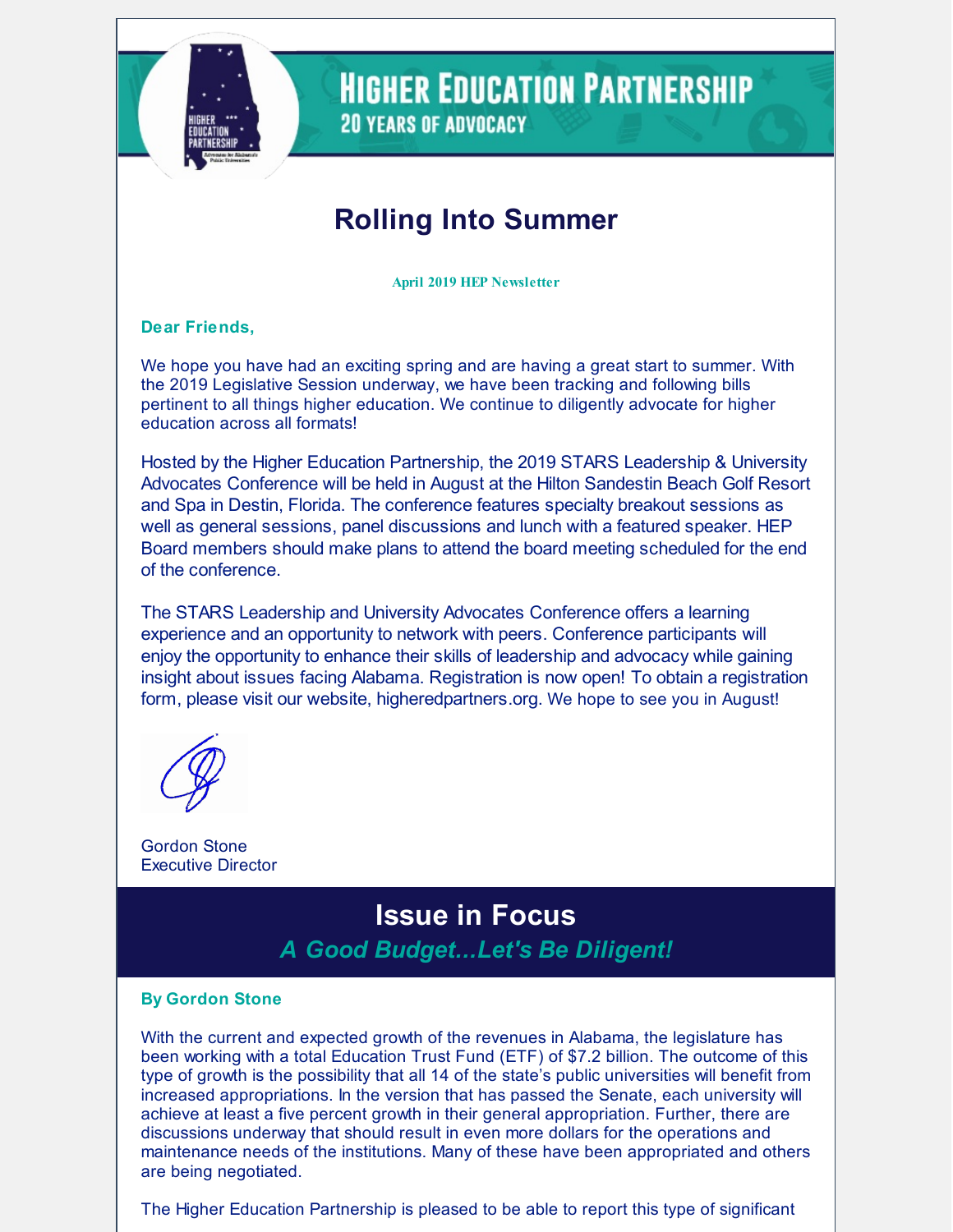improvement for the 14 public universities. However, the reality is that while the K-12 side of the ETF has achieved a funding level that is equivalent to the more than 100 percent of what they received in 2008, the public universities are still below that level. The 2008 number is significant because it represents the last time the public education entities in the state were the beneficiaries of a significant period of expanded revenue. After the recession of 2008, the institutions experienced major setbacks in appropriations. Reaching the 2008 level is important; however, it still is not sufficient enough to allow the institutions to relax in the quest for support. There are significant needs. For example, capital improvements is an example of what must be considered.

The 2019 legislative session looks good for the university budgets and the Partnership salutes leaders like Governor Kay Ivey, Senator Arthur Orr and Representative Bill Poole. However, we are only halfway through the process. The Senate has passed the ETF Budget and now it is headed to the House. We encourage all of the voices of the universities to continue to be diligent. We feel good about the eventual outcome, but nothing can be taken for granted. Our institutional governmental affairs teams are doing excellent work. Let's be ready to support them by educating our state leaders about the important role of universities in a vibrant economy.

If we want Alabama to continue to grow and produce more and more opportunities for the citizens of the state, we cannot simply trust in the recruitment of new jobs. We must grow leaders, thinkers, dreamers and entrepreneurs that are empowered with the knowledge to compete in the global marketplace! Universities are the key!

## **Calling All Cooks**

To celebrate the 21st anniversary of the Higher Education Partnership, a cookbook was published to celebrate the history and success of Alabama's public universities. We have copies of the cookbook still available, so we are making them available once again.



Request Your [Cookbook](mailto:causey@higheredpartners.org) Here!